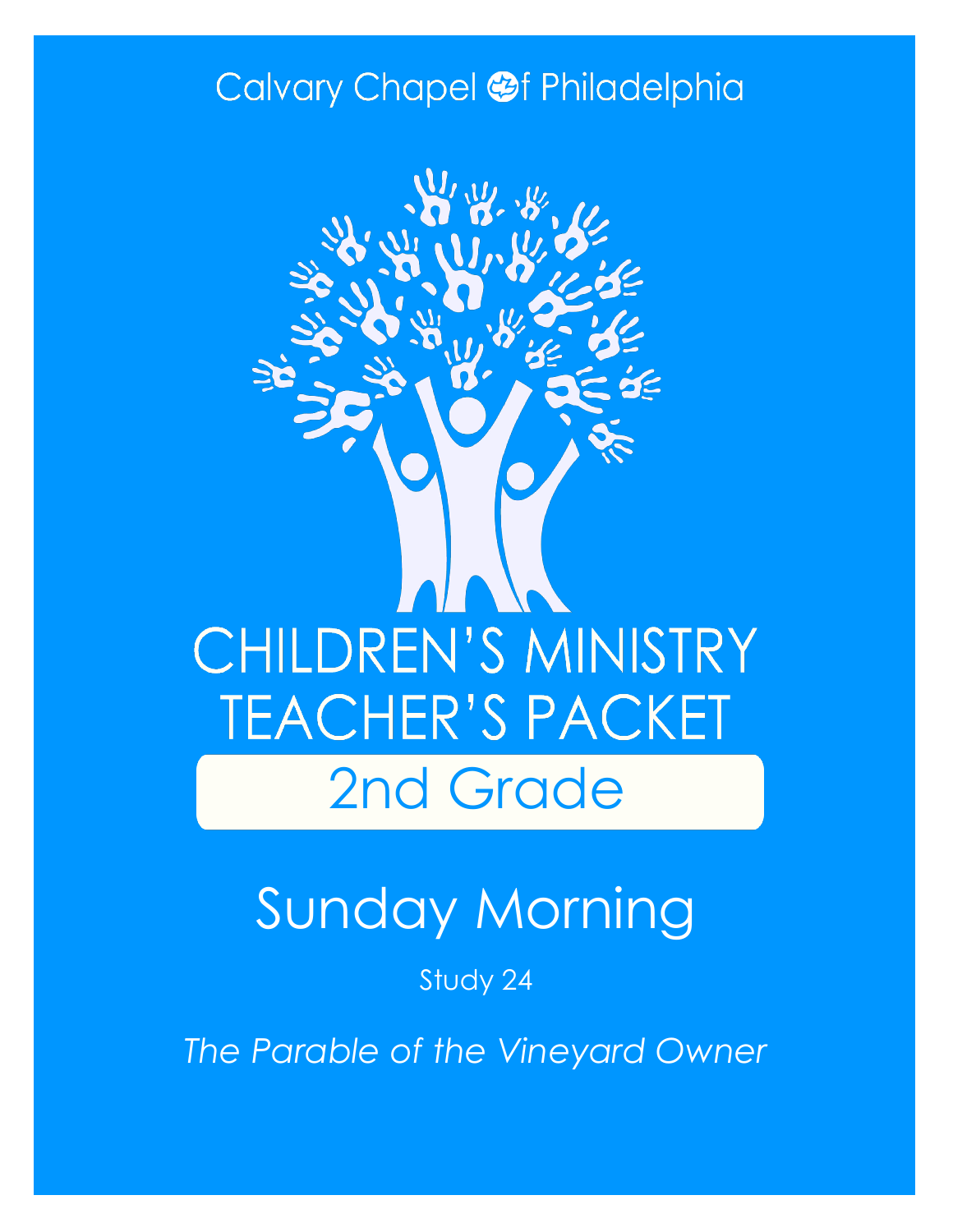### The Parable of the Vineyard Owner

The Objective is the key concept for this weeks lesson. It should be the main focus of the study

These are the key verses that you will find helpful in teaching your study this week. The "Main passage" is the basis of the study, where the other verse support the objective of the lesson.

These are the books of the Bible we will be memorizing. New books for this month are in bold. If a student can memorize all the books up to this month's books, you may give them a prize from the "reward box" found on your cart.

An introductory activity or question that will settle the class, draw their attention to the study and prepare their hearts for God's Word.

**Objective This lesson will use the parable of the wicked vinedressers to share the gospel with the students. Please give the students an opportunity to respond as you feel led.**

#### **Key Verses**

Mark 12:1-12—Main Teaching Passage Psalm 118:22

#### **Books to Memorize**

Genesis, Exodus, Leviticus, Numbers, Deuteronomy, Joshua, Judges, Ruth, 1&2 Samuel, 1&2 Kings, 1&2 Chronicles, Ezra, Nehemiah, Esther, Job, Psalms, Proverbs, Ecclesiastes, Song of Solomon, Isaiah, Jeremiah, Lamentations, Ezekiel, Daniel, Hosea, Joel, **Amos, Obadiah, Jonah, Micah, Nahum**

### **Hook**

Ask the kids if they have ever been ignored or overlooked. Maybe they were telling a story and people didn't want to listen, or maybe they were telling a true thing and people didn't believe them. How did they feel when that happened?

In our parable today, Jesus tells us He knew ahead of time that people wouldn't listen to Him, would reject Him, and worse. Despite that, Jesus went and spoke with them anyway. Why do you think Jesus wanted to speak to the people when He knew they wouldn't listen to Him? (Because He loved them so much).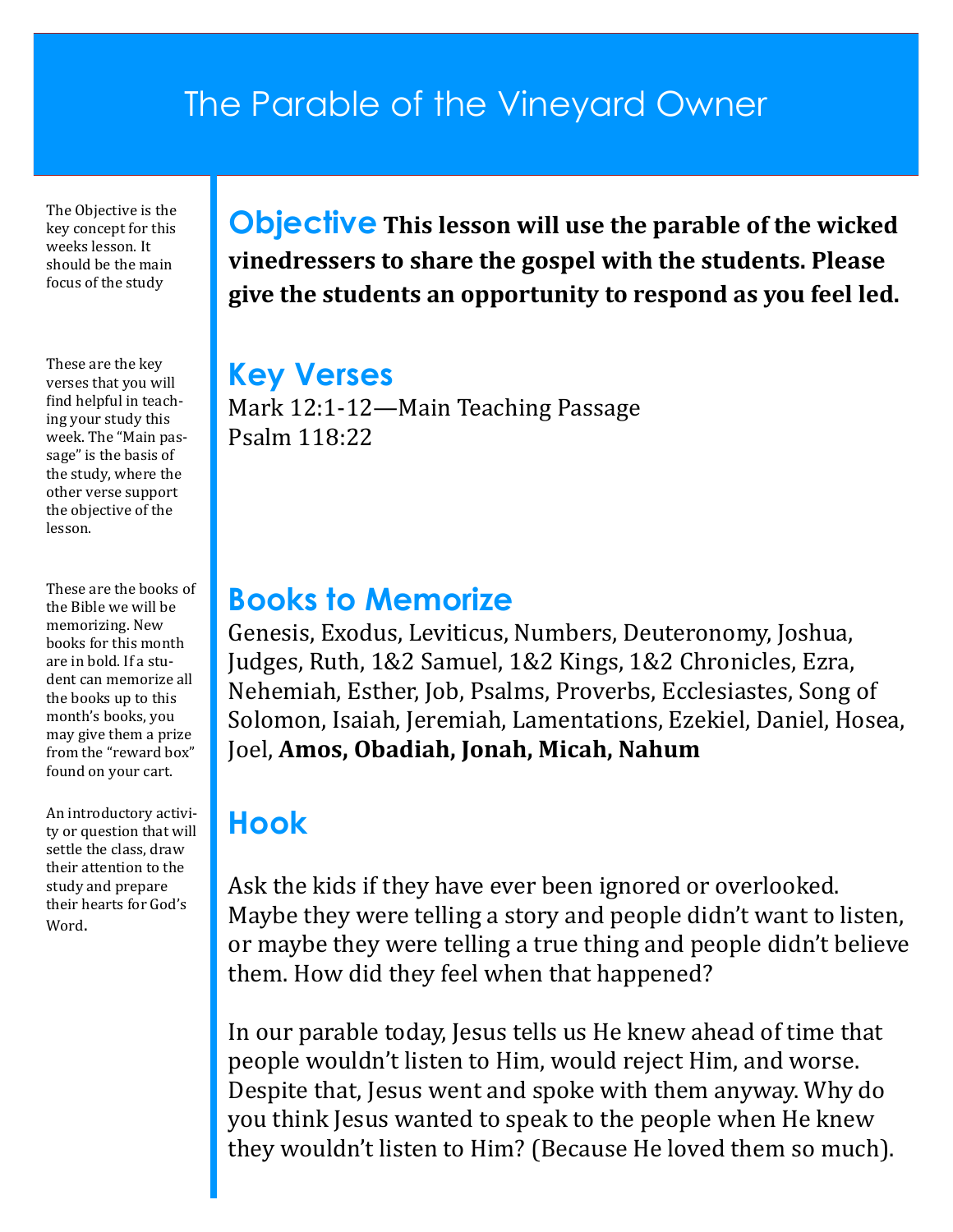What does the Bible say? This is where we will read a passage or series of passages that teach on the subject of the day.

BOOK

The past few weeks we have looked at parables where Jesus described the Kingdom of God, or what heaven will be like. Today's parable is different: it is about Jesus Himself.

In this parable the vineyard represents the world. In the same way that the master of the vineyard built upon the land and created an amazing farm, the Lord created the earth and made it beautiful.

The servants that are sent to the vineyard represent the prophets that God sent to the people of Israel warn them of their sin and call them to repentance. In the same way that the Israelites rejected the prophets, even killing some, the wicked vinedressers rejected the servants and refused to listen to the farm's owner.

Finally the son of the land owner represents Jesus Christ. Not only was he rejected, but he was also taken and killed by the wicked vinedressers. Jesus too was rejected by those He came to save, was arrested and crucified.

Jesus then goes on to quote a verse from Psalm 118:22, "The stone that the builders rejected has become the chief cornerstone." Jesus, the stone that was rejected, was raised from the dead and ascended into heaven where He now sits at the right hand of God. Even though He was rejected, He still took His rightful place as King of Kings and Lord of Lords.

## LOOK

It's amazing to think that Jesus told anyone this parable at all. Jesus, talking about Himself, said that the Son is going to be rejected, killed and thrown out of the vineyard. Jesus knew that the people He had come to speak to, the people He had healed, taught, cared for, and loved, were going to reject Him and kill Him. Jesus knew all of that, yet He still went anyway. When we realize that Jesus knew that those who heard Him say such wonderful things as, "Love you neighbor," and, "I have not come into the world to condemn the world, but so that the world might be saved," would reject Him, we start to understand how great a sacrifice it was for Jesus to come into the world at all.

Before Jesus was even born He knew that the world that He loved would yell at Him, spit at Him, punch Him, whip Him, place a crown of thorns on His head, and eventually crucify Him on a cross. If you and I were going to visit another city and we heard that the people there were going to kill us, then we would never even go in the first place, but Jesus still went

The interpretation/ exegesis of the passage. What does this passage mean? How does this passage apply to my life?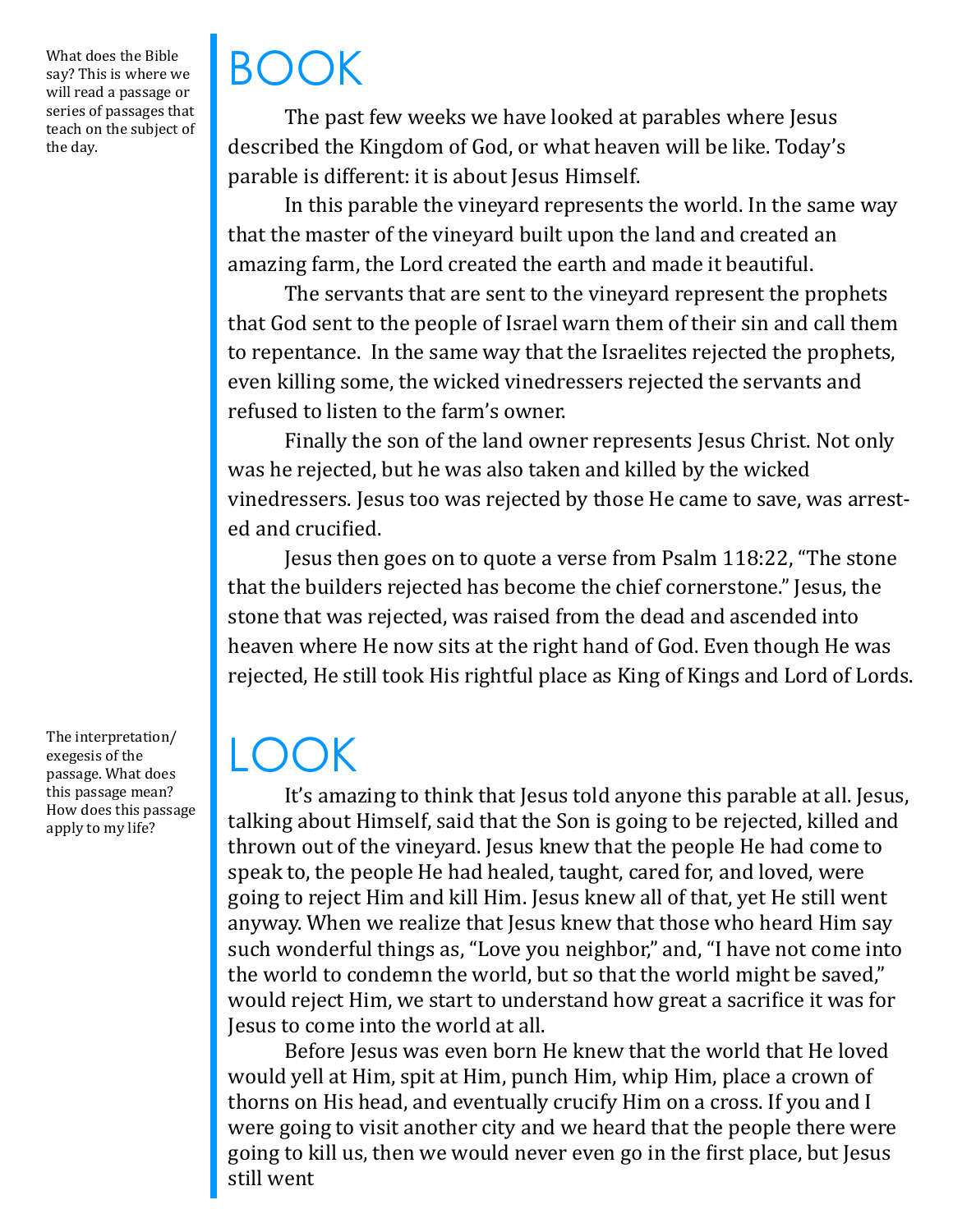## LOOK (Continued)

You see, Jesus knew that without a sacrifice, the world's sins couldn't be forgiven. We needed Jesus, the perfect one, to take all of our sins upon Himself so that we, the very imperfect ones, could be forgiven and have everlasting life.

Jesus knew that He would perish on the cross, but He also knew that something else would happen, that the stone that was rejected would become the chief cornerstone. He knew that even though people said they didn't want Jesus, and that He would be killed by them, He would rise again and be exalted to a place of honor.

After three days in the grave Jesus rose from the dead, and then He rose into heaven to sit on the throne. Because of His sacrifice, Jesus is worthy to receive our honor, worship, and praise. He is the forever King of the Universe.

You and I need to make a choice. We need to realize that Jesus is the Son of God, who came into the world to save us from our sins. We don't want our fate to be like those wicked vinedressers who refused to listen, but instead need to repent, and ask Jesus, our forever King, to save us.

# TOOK

As a class, review the books of the Bible Genesis-Nahum.

Give the students an opportunity to respond to the message of the Gospel. Ask if there are any who have never received Christ, spend time to make sure they understand the Gospel, and ask if they want to Jesus to be their King.

**Pray:** Thank the Lord for making a way to save us from our sins. Thank Him for sending Jesus into the world, and that by His sacrifice we can have peace with Him.

**Parent Question:** What did Jesus know would happen to Him when came to into the world?

What is my response to this passage of Scripture? How should my life change according to what this passage teaches me? What are the practical things I can do throughout the week to make this true in my life?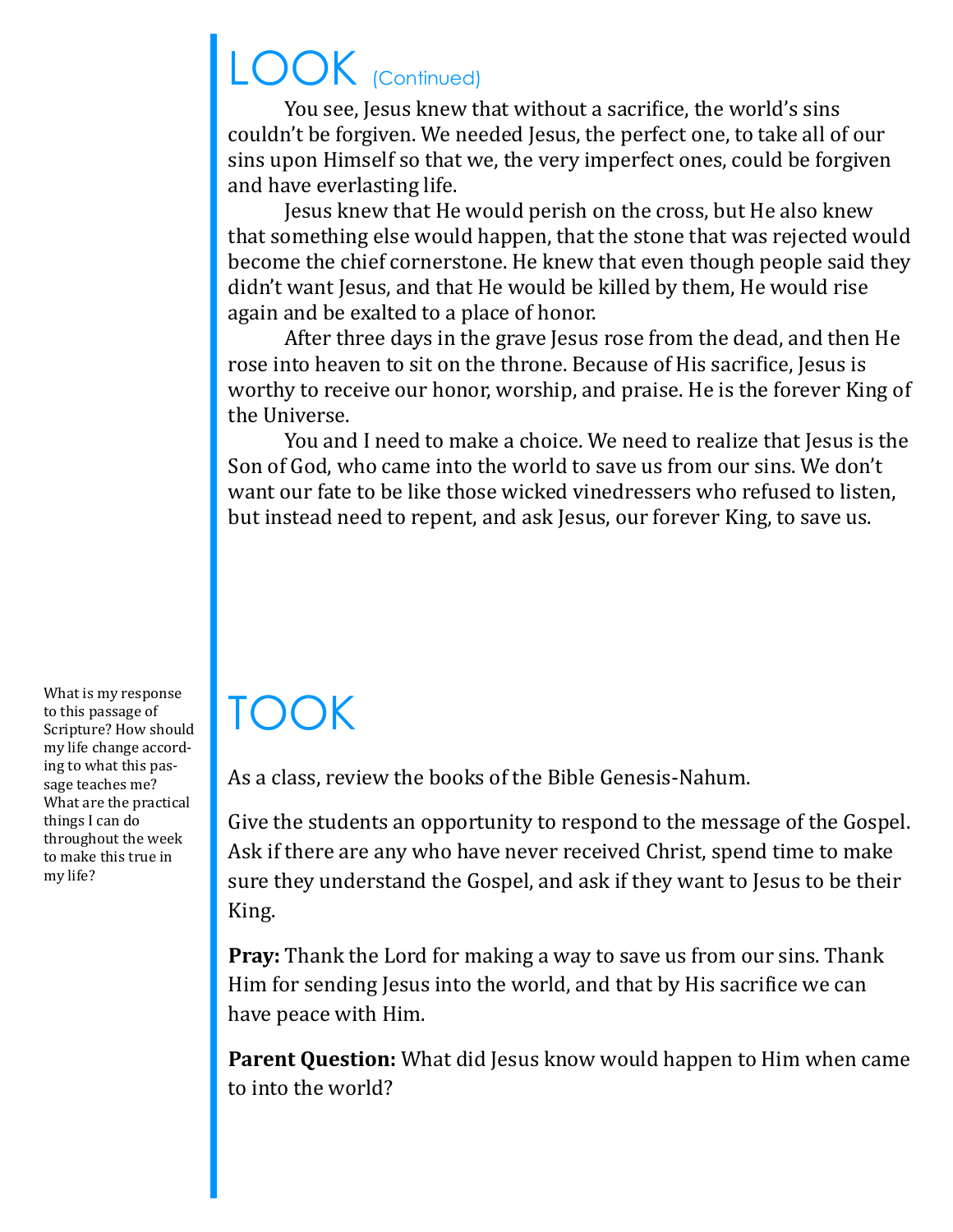## FURTHER STUDY

#### **Commentary on Mark 12:1-12 by David Guzik**

A. The story of the tenant farmers.

1. [\(Mar 12:1](https://www.blueletterbible.org/kjv/mark/12/1-8/s_969001)-8) A parable about a landowner and his tenants.

**Then He began to speak to them in parables: "A man planted a vineyard and set a hedge around** *it,* **dug** *a place for* **the wine vat and built a tower. And he leased it to vinedressers and went into a far country. Now at vintage-time he sent a servant to the vinedressers, that he might receive some of the fruit of the vineyard from the vinedressers. And they took** *him* **and beat him and sent** *him* **away empty-handed. Again he sent them another servant, and at him they threw stones, wounded** *him* **in the head, and sent** *him* **away shamefully treated. And again he sent another, and him they killed; and many others, beating some and killing some. Therefore still having one son, his beloved, he also sent him to them last, saying, 'They will respect my son.' But those vinedressers said among themselves, 'This is the heir. Come, let us kill him, and the inheritance will be ours.' So they took him and killed** *him* **and cast** *him* **out of the vineyard."**

a. **He leased it to vinedressers and went into a far country**: This sort of tenant farming relationship was a common practice in Jesus' day, especially in the region of Galilee. Archaeologists have discovered records of this same sort of dispute between landowners and tenant farmers.

i. "In a day when title was sometimes uncertain, anyone who had had the use of land for three years was presumed to own it in the absence of an alternative claim." (Morris)

b. **That he might receive some of the fruit of the vineyard from the vinedressers**: Because Jesus spoke to a Jewish audience, they were aware that the vineyard was used in the Old Testament as a picture of Israel [\(Isaiah 5:1](https://www.blueletterbible.org/kjv/isaiah/5/1-7/s_684001)-7). Therefore, the **vinedressers** represented the rulers of Israel and the vineyard represented the people of God as a whole.

c. **And they took him and beat him and sent him away empty-handed**: The vinedressers didn't buy the vineyard, and they did not build it. A generous owner allowed them to work in his vineyard, yet they turned against the owner and one day had to answer for it.

i. **Again he sent them another servant... And again he sent another... and many others**: The owner was very patient. He sent messenger after messenger, even though they were all abused and mistreated. Because the owner of the vineyard was not present at the time, the vinedressers doubted and mocked his authority. They soon found out that even though they couldn't see the owner, his authority was still real.

ii. **This is the heir. Come, let us kill him, and the inheritance will be ours**: The vinedressers were very foolish. They apparently thought that if they killed the owner's son, the owner would then just give up and let them have the vineyard.

d. **So they took him and killed him and cast him out of the vineyard**: This parable tells us that Jesus knew He was the Son – the Son of God – and that He knew that He would soon be killed.

i. The Son was the final messenger. There would be no other. Either they would accept the message of the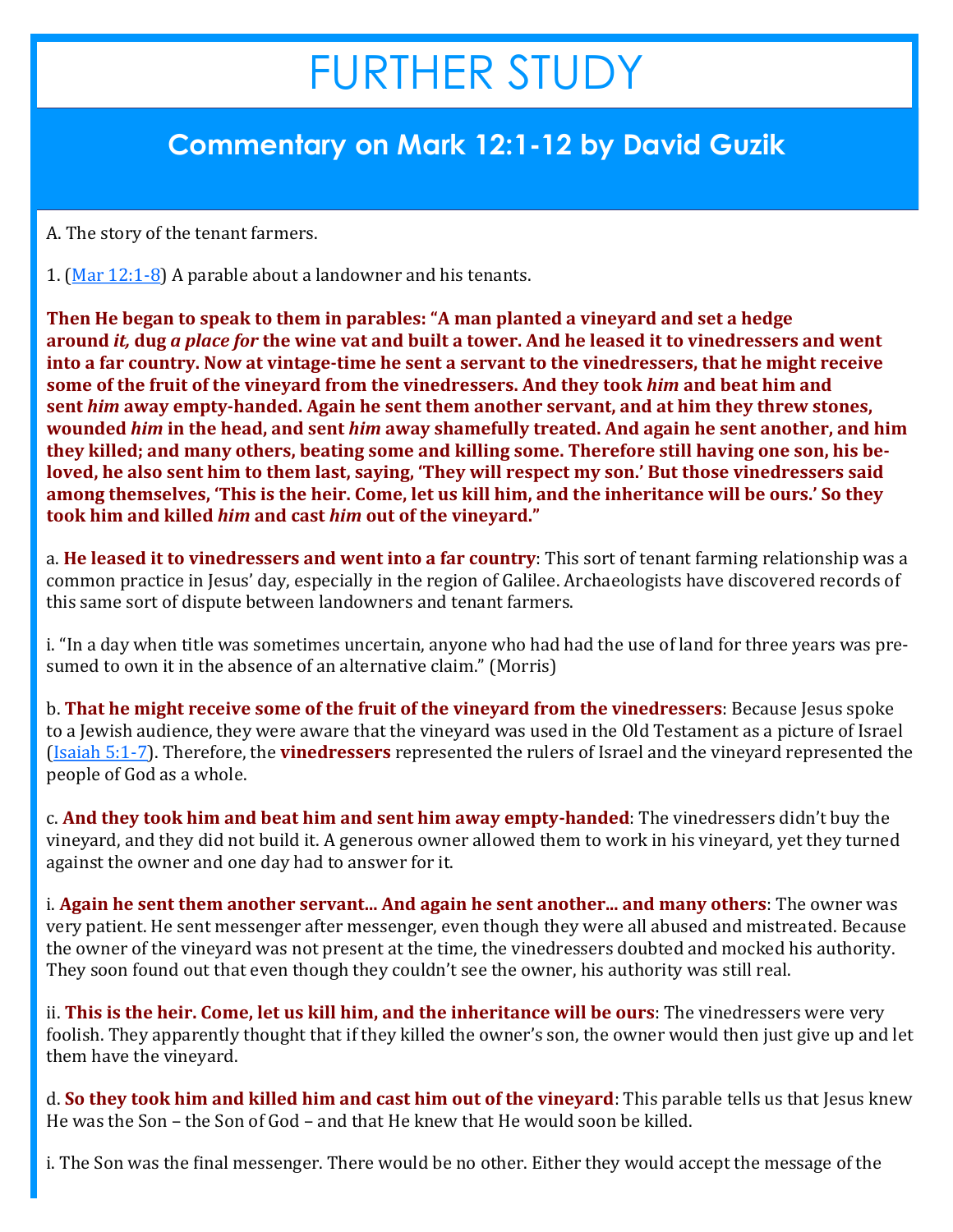Son or face certain judgment. "If you do not hear the wellbeloved Son of God, you have refused your last hope. *He is God's ultimatum*. Nothing remains when Christ is refused. No one else can be sent; heaven itself contains no further messenger. If Christ be rejected, hope is rejected." (Spurgeon)

2.  $(Mar 12:9-12)$  $(Mar 12:9-12)$  $(Mar 12:9-12)$  Jesus applies the parable.

**"Therefore what will the owner of the vineyard do? He will come and destroy the vinedressers, and give the vineyard to others. Have you not even read this Scripture: 'The stone which the builders rejected has become the chief cornerstone. This was the Lord's doing, and it is marvelous in our eyes'?" And they sought to lay hands on Him, but feared the multitude, for they knew He had spoken the parable against them. So they left Him and went away.**

a. **Therefore what will the owner of the vineyard do?** The vinedressers were foolish enough to think that if they only killed the owner's son, the vineyard would be theirs. Jesus drew the correct point – they rejected messenger after messenger, finally rejecting the Son, so their day of reckoning would come (**He will come and destroy the vinedressers**).

**b. Have you not even read this Scripture**: Jesus instructed them from the "Hosanna Psalm" [\(Psalm 118:22](https://www.blueletterbible.org/kjv/psalms/118/22-28/s_596022)-[28\)](https://www.blueletterbible.org/kjv/psalms/118/22-28/s_596022), because the Messiah was officially presented to Israel. The hostility of the Jewish leaders showed that He was rejected, even if He was initially greeted with hosannas quoting from [Psalm 118.](https://www.blueletterbible.org/kjv/psalms/118/1-29/s_596001)

c. **The stone which the builders rejected has become the chief cornerstone**: Jesus is often likened unto a stone or a rock in the Bible. He is the rock of provision that followed Israel in the desert [\(1 Corinthians 10:4\).](https://www.blueletterbible.org/kjv/1corinthians/10/4/s_1072004) He is the stone of stumbling ([1 Peter 2:8\)](https://www.blueletterbible.org/kjv/1peter/2/8/s_1153008). He is the stone cut without hands that crushes the kingdoms of this world [\(Daniel 2:45\)](https://www.blueletterbible.org/kjv/daniel/2/45/s_852045).

d. **They knew He had spoken the parable against them**: They were cut to the heart and convicted by the Holy Spirit. They reacted to the conviction of the Holy Spirit by *rejecting*, not by *receiving*. They plotted to murder Jesus instead of repenting before Him.A. The story of the tenant farmers.

1. ([Mar 12:1](https://www.blueletterbible.org/kjv/mark/12/1-8/s_969001)-8) A parable about a landowner and his tenants.

**Then He began to speak to them in parables: "A man planted a vineyard and set a hedge around** *it,* **dug** *a place for* **the wine vat and built a tower. And he leased it to vinedressers and went into a far country. Now at vintage-time he sent a servant to the vinedressers, that he might receive some of the fruit of the vineyard from the vinedressers. And they took** *him* **and beat him and sent** *him* **away empty-handed. Again he sent them another servant, and at him they threw stones, wounded** *him* **in the head, and sent** *him* **away shamefully treated. And again he sent another, and him they killed; and many others, beating some and killing some. Therefore still having one son, his beloved, he also sent him to them last, saying, 'They will respect my son.' But those vinedressers said among themselves, 'This is the heir. Come, let us kill him, and the inheritance will be ours.' So they took him and killed** *him* **and cast** *him* **out of the vineyard."**

a. **He leased it to vinedressers and went into a far country**: This sort of tenant farming relationship was a common practice in Jesus' day, especially in the region of Galilee. Archaeologists have discovered records of this same sort of dispute between landowners and tenant farmers.

i. "In a day when title was sometimes uncertain, anyone who had had the use of land for three years was presumed to own it in the absence of an alternative claim." (Morris)

b. **That he might receive some of the fruit of the vineyard from the vinedressers**: Because Jesus spoke to a Jewish audience, they were aware that the vineyard was used in the Old Testament as a picture of Israel [\(Isaiah 5:1](https://www.blueletterbible.org/kjv/isaiah/5/1-7/s_684001)-7). Therefore, the **vinedressers** represented the rulers of Israel and the vineyard represented the